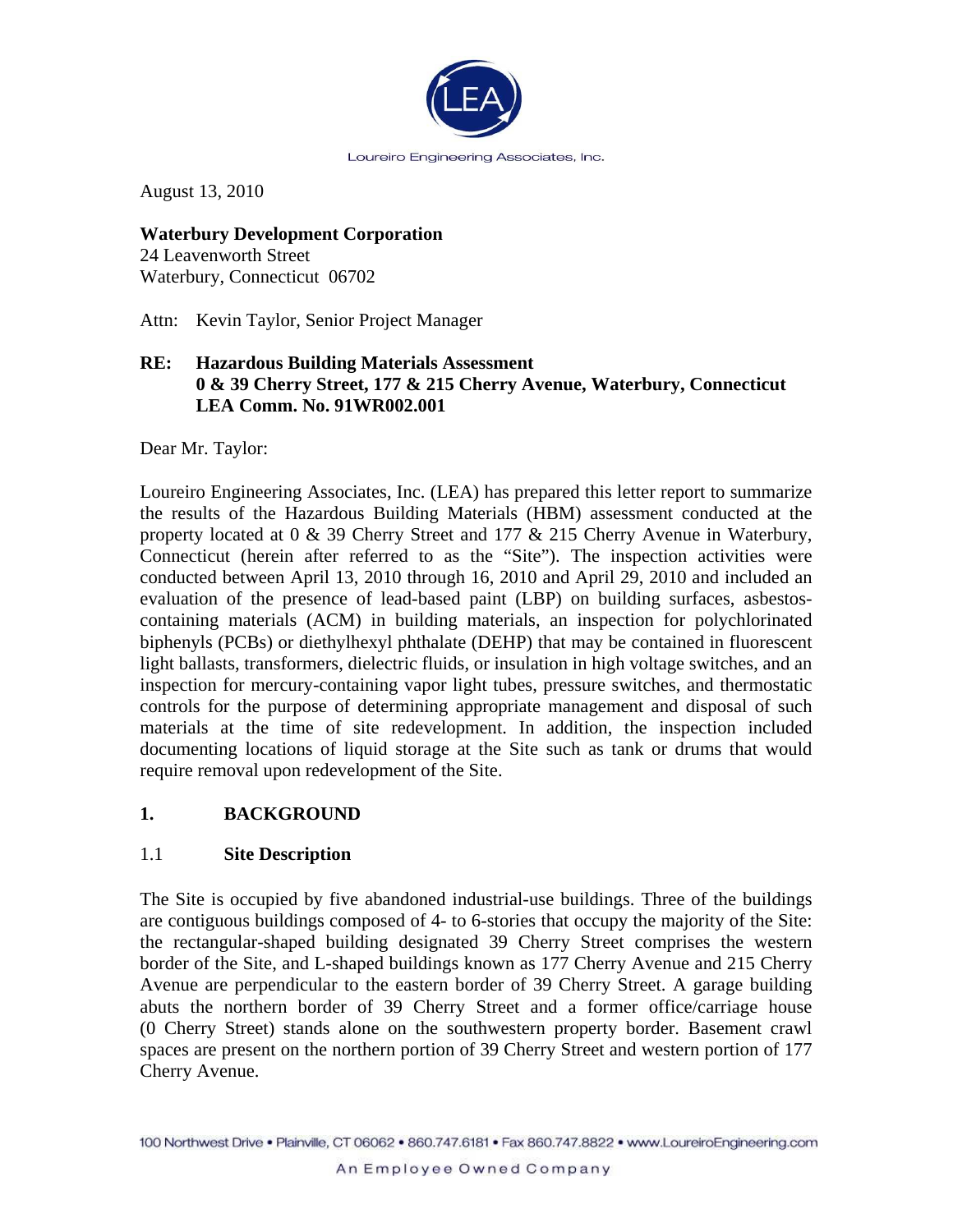Waterbury Development Corporation August 13, 2010 Page 2 of 9



The Site is located on a southerly-sloping hill, which complicates the identification of the floors within the three contiguous buildings as they are oriented to each other and to ground elevation, of which consistency is an important component of the HBM survey. In order to allow for the most consistent identification of levels between buildings, the floors were identified from the top down, beginning with the  $6<sup>th</sup>$  floor (which is the top floor contiguous along all three main site buildings) and counting down through the floors. In this manner, the northern portion of the 215 Cherry Avenue building is identified as Floor 2 at ground level, although this same elevation is two stories high at the southern end of 39 Cherry Street. With this identification system, no "Floor 1" exists for 215 Cherry Avenue, located at the highest ground elevation of the Site. Each of the levels of the Site buildings is depicted on the attached drawing, with portions of the buildings labeled and shaded in gray where they exist at the correlating level.

### 1.2 **Site History**

The Site buildings were formerly part of the Waterbury Clock Company complex, at which in the early 1900s portions of the contiguous buildings were used to paint clock dials with fluorescent radium. The Connecticut Department of Environmental Protection (CTDEP) Radiation Division has been involved with the assessment of the Site and determined that building materials in areas throughout the contiguous site buildings are contaminated with radium. Remediation of these areas was initiated in 2002; however, activities were ceased when a layer of asbestos material was observed between floors prior to completion.

## **2. HEALTH AND SAFETY**

## 2.1 **Radiation**

As an ancillary part of this HBM survey, in order to gain an understanding of the locations of radium for internal health and safety purposes and to identify appropriate sample handling, LEA reviewed records available at the CTDEP Radiation Division. Materials on file with the CTDEP Radiation Division included radium survey information presented by Scientech (2002) and CTDEP (1998), and a radon survey completed by Radon Testing Corporation of America in 1998. In addition, LEA consulted with Mr. Michael Firsick, a physicist with the CTDEP, to review the history of the Site and to arrange for oversight during destructive sampling activities at the Site. Mr. Firsick and/or his proxy Mr. Daren Strickland were on the Site for each of the days on which destructive sampling was conducted (April 14 through 16, and April 29, 2010).

The attached drawing, Drawing 1, depicts generalized areas of known radium contamination in purple hatching; these areas were identified based on written or photographic evidence of radium contamination noted in previous radium survey data and reports. This data was compiled to provide a general understanding of the locations of radium contamination and potential radium for the purposes of health and safety and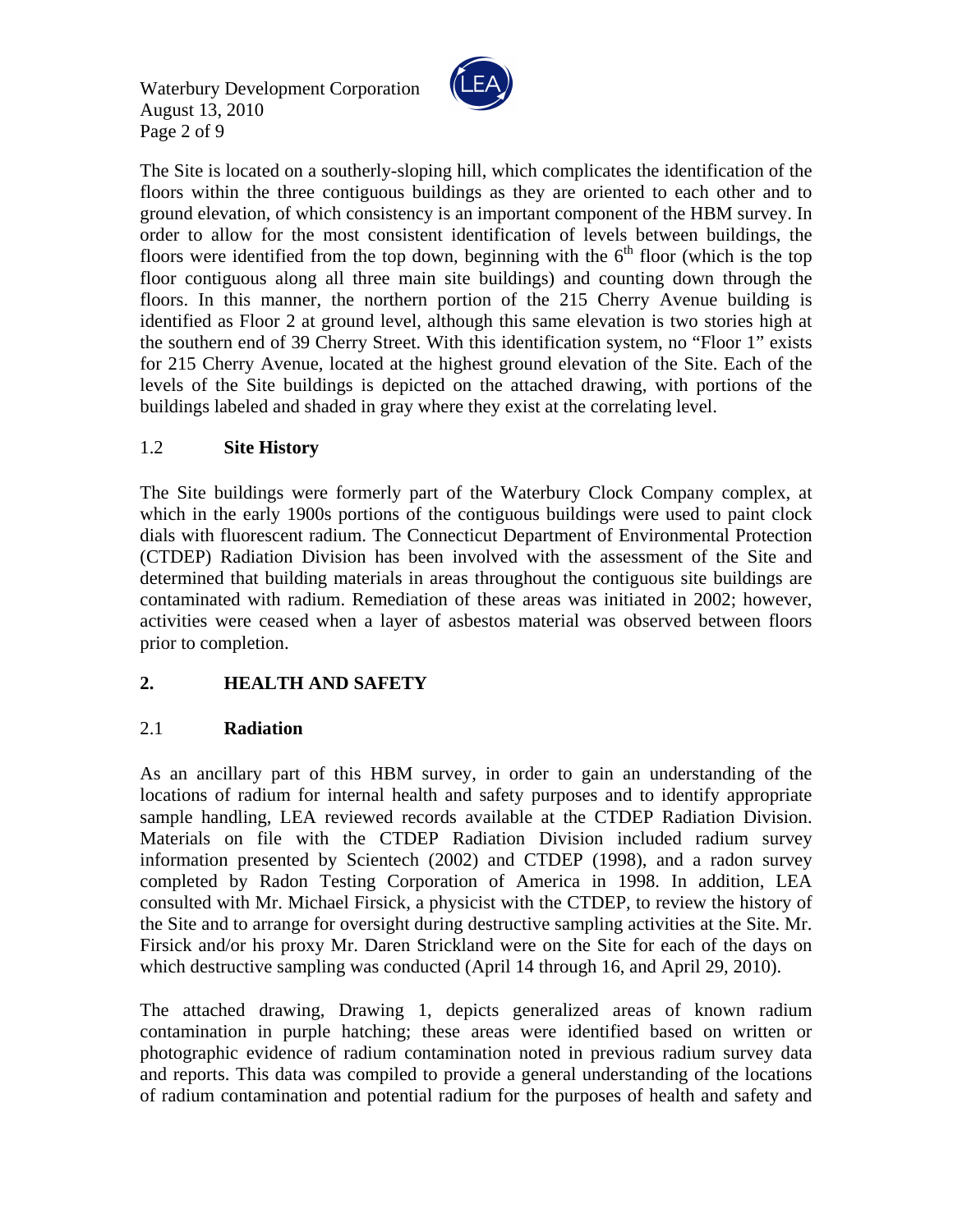Waterbury Development Corporation August 13, 2010 Page 3 of 9



sample handling and should not be used to understand specific radium locations for remediation purposes.

At the request of CTDEP, no building material samples were collected from areas known to be subject to radium contamination, as noted from survey data on the attached drawing. The locations of radium-contaminated areas were confirmed by field screening with a Ludlum Model 3 Geiger Counter with a GM 44-9 Pancake Probe. Because sampling was prohibited in these areas, the location and quantities of hazardous buildings materials in these areas were visually assessed and estimated for the purpose of this survey.

#### 2.2 **Access**

Portions of the floors of the 177 Cherry Avenue building were in various states of disrepair and therefore could not be accessed during the inspection. The entirety of each of the levels of the 177 Cherry Avenue building had been sand-blasted and was visible from the staircase with the exception of the top floor.

The Carriage House was observed to be internally collapsed, and as such only a portion of the basement area was accessed as part of this inspection. An attempt was made to view each level from the exterior; however, due to limited visibility and access, no suspect building materials could be observed from the window vantage points.

## **3.0 ASBESTOS-CONTAINING MATERIALS**

The asbestos inspection component of the survey was conducted in order to satisfy Subpart M of the United States Environmental Protection Agency (EPA) National Emission Standard for Hazardous Air Pollutants Act (NESHAP) as amended November 10, 1990 and state and local permitting requirements for demolition. The EPA NESHAP final rule requires the identification and removal of all regulated ACM in a building prior to demolition.

The asbestos inspection involved the destructive sampling of select representative building materials by Mr. Luke Chmielecki and Nathan Emmons, both State of Connecticut Licensed Asbestos Inspectors (#000709 and #000753, respectively) and included the collection of samples of roofing material. During the inspection, samples of representative building materials were separated into one of three EPA-defined categories, sampled in accordance with recommended protocols and guidance documents, and quantified in linear or square footage. The three categories of suspect ACM include thermal system insulation (TSI), surfacing materials, and miscellaneous materials. TSI includes those materials that are typically used for the prevention of heat loss or gain or water condensation on mechanical systems. Surfacing ACM includes all ACM that is sprayed-on, troweled-on or otherwise applied to an existing surface and miscellaneous materials include all ACM not listed in thermal or surfacing category.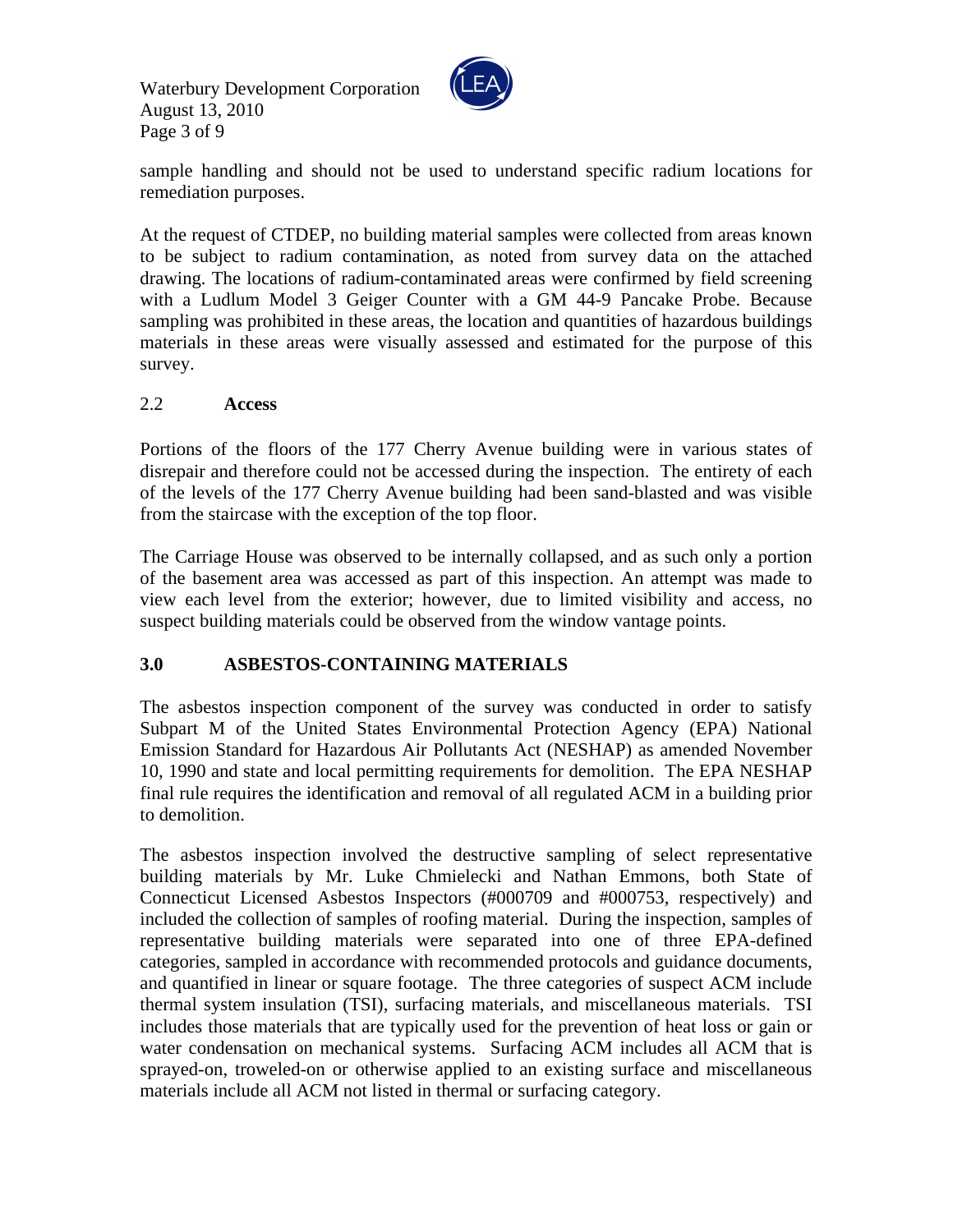Waterbury Development Corporation August 13, 2010 Page 4 of 9



Following the collection of samples from representative building materials, LEA transferred the samples to a State of Connecticut Department of Public Health (DPH) approved laboratory, EMSL Analytical, Inc. of Wallingford, Connecticut, for analysis by Polarized Light Microscopy (PLM). PLM is the EPA-accepted method of analysis for identification of asbestos in bulk matrices. A sample set (typically three per location) is systematically analyzed until one sample is determined to contain asbestos. Upon determination that one sample in the set contains asbestos, analysis of the remaining samples in the set is discontinued. If no asbestos was observed during analysis of the set of samples, the suspect material is determined to be negative for asbestos content. A single sample of certain suspect materials are collected where appropriate.

Sample analysis results are reported in percentage of asbestos and non-asbestos components. The EPA defines any material that contains greater than one percent asbestos, utilizing PLM, as being ACM. Any material determined to contain greater than one percent (1%) asbestos is regulated by the EPA, the DPH, the CTDEP, and the United States Department of Labor.

Asbestos was detected in the following materials and locations:

- In a layer of floor material that appears to be continuous beneath all wood flooring in all the site buildings (except the garage, which did not contain wood flooring), estimated at greater than 155,000 square feet;
- walls, windows, doors, pipe insulation, building insulation and roofing materials of the garage building;
- windows, door, flashing, floor tile, vapor barrier material, and roofing materials of the 177 Cherry Street building;
- pipe insulation, floor tile, ceiling board, electric box material, and roofing materials in the 39 Cherry Avenue building;
- wallboard, pipe insulation, transite board, paper, caulk, and roofing materials of the 215 Cherry Street building; and
- window and roofing materials of the Carriage House

For each occurrence of ACM documented, an estimated quantity of material is provided in Table 1. These materials will need to be abated prior to building demolition. A summary of all results, both positive and negative, are summarized in Table 2. Laboratory analytical reports are attached as Attachment 1.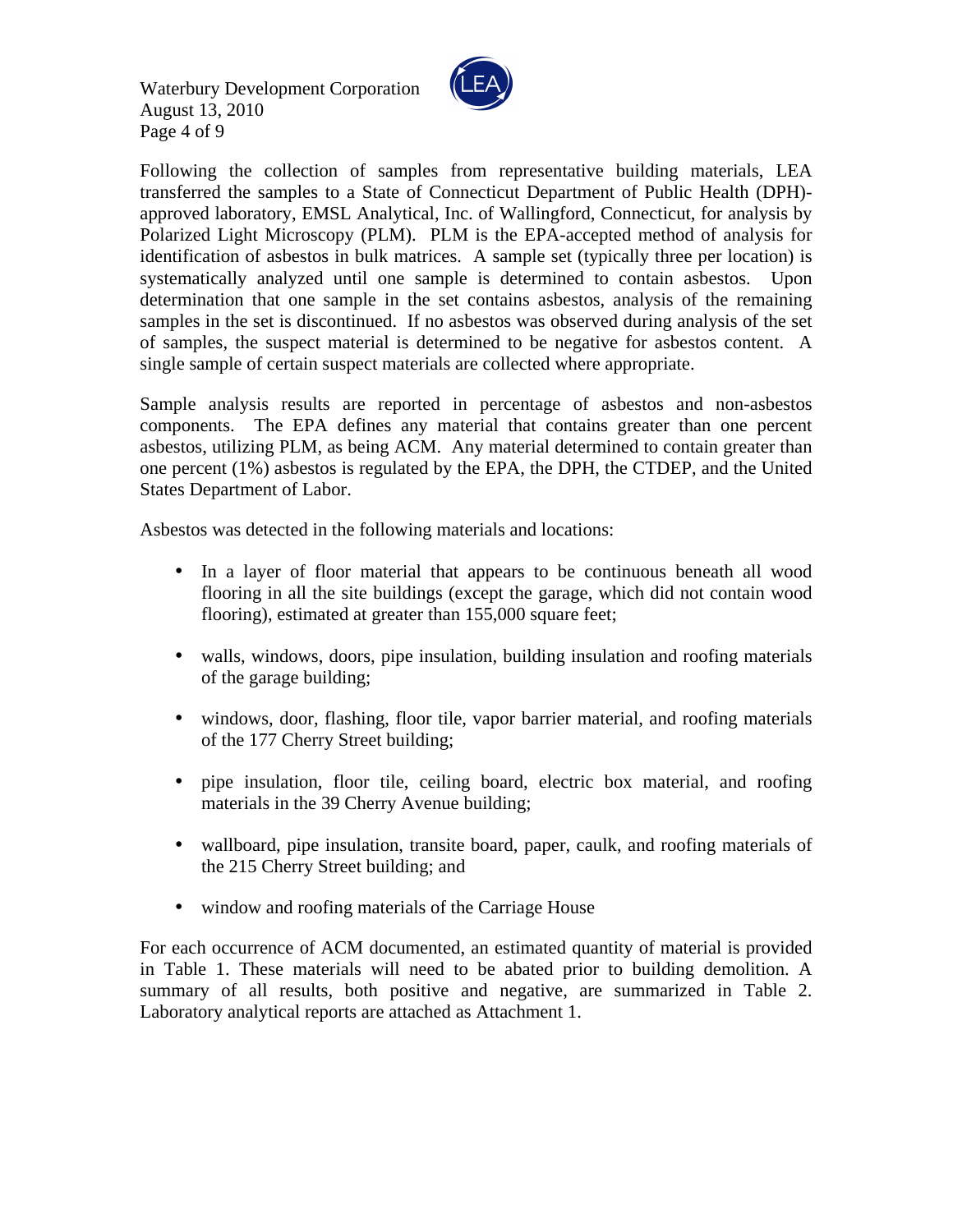Waterbury Development Corporation August 13, 2010 Page 5 of 9



## **4.0 LEAD-BASED PAINT**

A lead-based paint (LBP) inspection was completed as part of this HBM inspection in general accordance with prevailing EPA and State of Connecticut guidelines and regulations. The identification of LBP was performed in order to determine if leadcontaminated debris would be present during demolition activities. This determination was performed in accordance with the CTDEP *Guidance for the Management and Disposal of Lead-Contaminated Material Generated in the Lead Abatement, Renovation, and Demolition Industries*, updated November 21, 2007.

The site-screening was conducted using a Niton XL-309 X-Ray Fluorescence (XRF) analyzer by Mr. Andrew Miller, a State of Connecticut certified Lead Inspector (Certification #001127). The XRF analyzer is designed to measure the lead content of surface coatings on a variety of building surfaces, substrates, and components. The lead inspection included testing of representative portions of all painted and stained interior and exterior surfaces and was conducted to assess the lead content of the surfaces and consequently, the most appropriate disposal method for demolition debris. A surface is considered to be covered by LBP if the XRF screening result is greater than one milligram per square centimeter  $(mg/cm<sup>2</sup>)$ .

Lead-based paint was identified in the following materials and locations, as identified by the XRF:

- door, wood window, small section of brick wall were determined to contain lead via XRF in the garage. In addition, the ceiling (which was not safely accessible) is assumed to contain lead in the garage;
- wood on window openings in the 177 Cherry Street building; and
- wood posts, wood window units, and a small amount of brick/concrete wall (typically in the stairwells) in the 39 Cherry Avenue and 215 Cherry Street buildings.

A painted material sample was collected from the garage and from 39 Cherry Avenue and 215 Cherry Street buildings and subject to TCLP analysis to determine disposal requirements. Leachable lead was detected at concentrations below the hazardous waste threshold value of 5 mg/l.

A copy of the lead inspection results is provided as Attachment 2 to this letter.

## **5.0 PCBS AND DEHP**

Polychlorinated biphenyls (PCBs) and di(2-ethylhexyl)phthalate (DEHP) have historically been incorporated as a dielectric fluid in the capacitors of fluorescent lighting ballasts. Upon banning the use of PCBs in 1978 under the Toxic Substances Control Act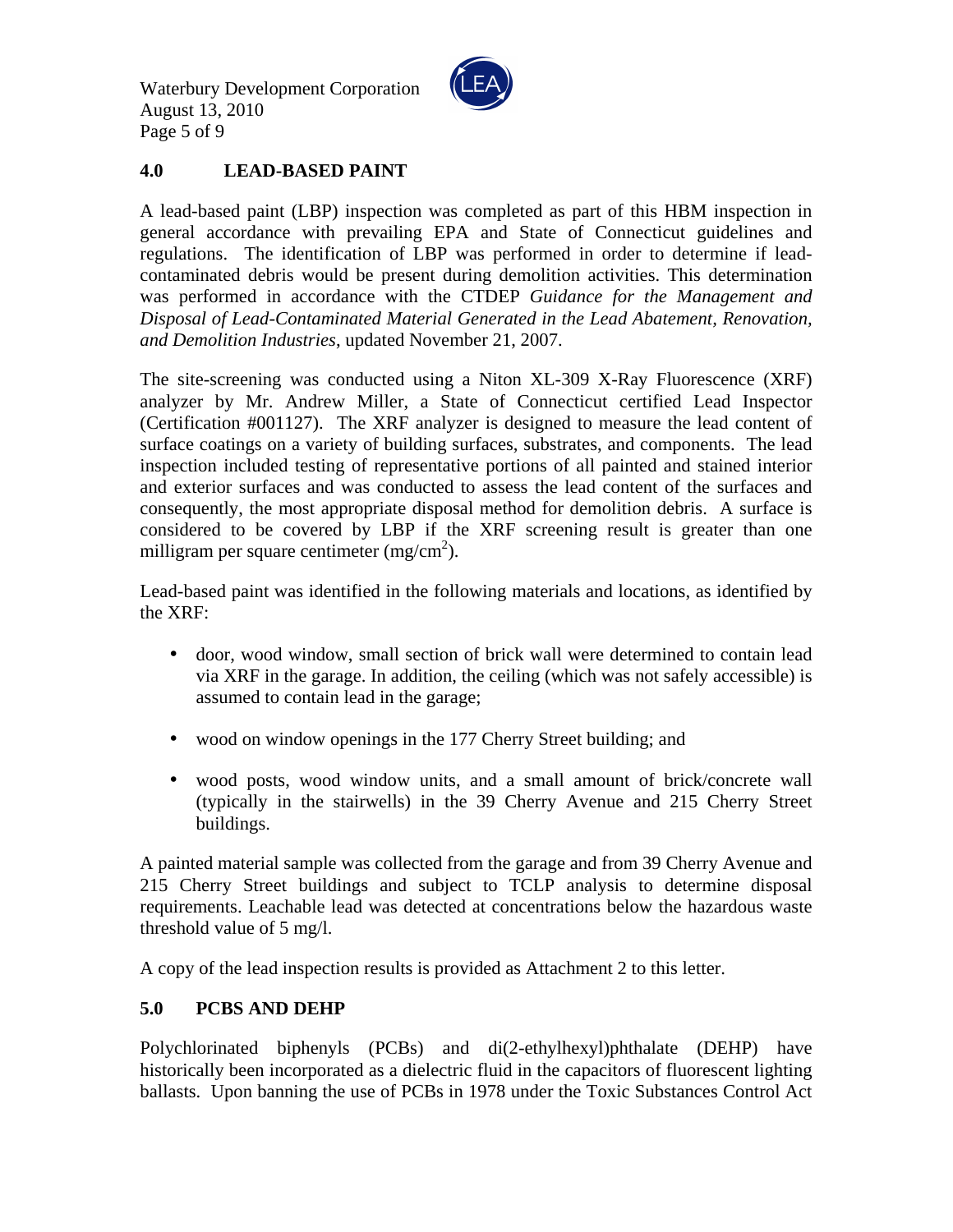Waterbury Development Corporation August 13, 2010 Page 6 of 9



(TSCA), ballast manufacturers substituted PCBs with DEHP. DEHP was used in ballasts until the early 1990s. Both PCBs and DEHP are listed as hazardous materials under the Resource Conservation and Recovery Act (RCRA) and require special handling and disposal.

In order to determine if PCB- or DEHP-containing light ballasts exist at the Site, individual light fixtures were disassembled and the ballasts were visually inspected for labeling indicating the absence of PCBs. Ballasts that are labeled "No PCBs" are assumed to contain DEHP if the manufacturer's date stamp is between 1980 and 1991 or is not present. Ballasts that are not labeled "No PCB's" are assumed to contain PCBs if they contain no date stamp. Any ballast with a manufacturer's date stamp after 1991 is considered to have a low potential to contain PCBs or DEHP. No sampling of ballast dielectric fluid was conducted during the inspection.

According to the EPA, ballasts indicated as containing PCBs or DEHP must be removed from a building prior to demolition and properly recycled or incinerated. A total of 623 unlabelled light ballasts were observed at the Site. Since no label was present, these light ballasts are assumed to contain PCBs or DEHP. An inventory of ballasts and their locations identified at the Site is provided in the attached Table 3.

# **6.0 MISCELLANEOUS BUILDING MATERIALS**

As part of this HBM inspection, an LEA representative visually inspected the site buildings for the presence of building components that may contain mercury, PCBs, Freon<sup>®</sup>, or other HBM that may require special handling and disposal at the time of building demolition. This component of the inspection included an inspection of all lamps potentially containing mercury vapor and switches potentially containing liquid mercury, electrical devices that have the potential to contain capacitors or transformers housing PCB-containing oil, electronic equipment such as refrigerators, copiers, and portable air conditioning units that may contain Freon® , and other miscellaneous equipment that may contain HBM.

## **6.1 Mercury Vapor Lamps and Thermostatic Controls**

Liquid mercury and/or mercury vapor have historically been used in fluorescent lamps and thermostatic controls. Mercury use and disposal is regulated by the EPA under RCRA. In accordance with EPA regulations, the mercury associated with these products must be reclaimed prior to disposal of the products.

Thermostatic controls were disassembled and inspected for the presence of mercury bulbs. Electronic or pneumatic thermostats typically do not contain mercury bulbs and were, therefore, not specifically targeted during the inspection. Three thermostatic controls was observed at the Site with mercury vials, and three additional thermostatic controls could not be opened and should be assumed to contain mercury. Table 4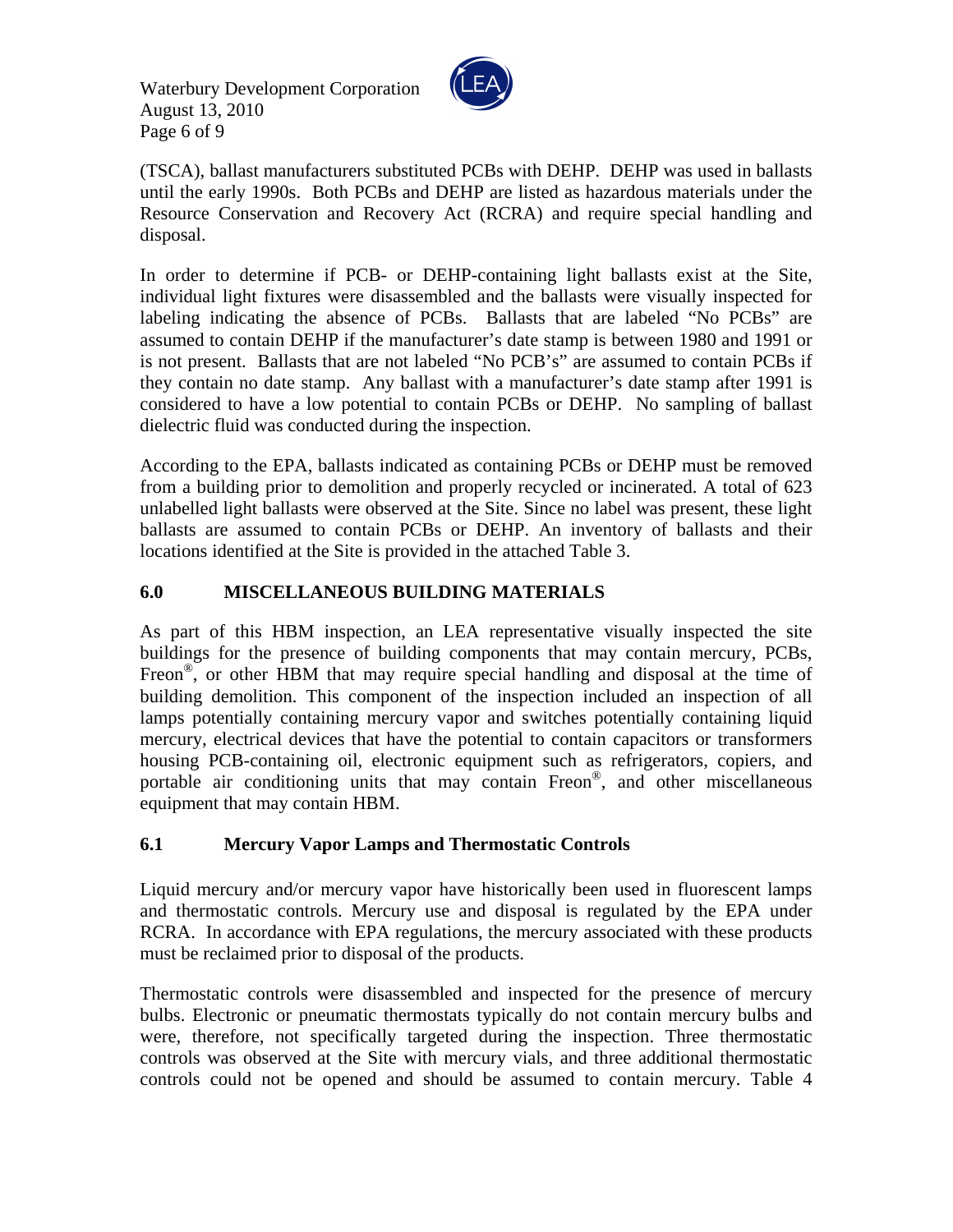Waterbury Development Corporation August 13, 2010 Page 7 of 9



provides a summary of miscellaneous materials, including thermostatic controls, observed at the Site.

A total of 736 fluorescent bulbs were observed at the Site. Fluorescent light bulbs contain mercury and must be disposed of properly (and can be disposed of as universal waste). A tally of the bulbs identified and their locations is provided in Table 3.

# 6.2 **Capacitors**

Capacitors found in electrical equipment such as appliances (white goods) and other equipment may contain oil with PCBs. Small capacitors containing PCB oil can be found in air conditioners, fluorescent light ballasts and mercury vapor lamps, (addressed above), dehumidifiers, microwave ovens, submersible pumps, copy machines, and electric control panels. PCBs are listed as RCRA hazardous materials and require special handling and disposal.

Table 4 provides a summary of miscellaneous materials, including electronic switches and capacitors, observed at the Site. The majority of the electric boxes at the Site had been stripped clean of equipment. A total of approximately 20 fuses were observed within fuse boxes or discarded at the Site. Fuses have the potential to contain PCB oil and should be removed as hazardous waste.

#### 6.3 **Transformers**

Concrete-pad mounted or pole-mounted wet-type transformers are used to transfer electric feeds from street-level voltages to that which is usable within a building. Wettype transformers are equipped with oil (dielectric fluid) used to enhance electrical conduction within the unit. Prior to 1978, transformers typically contained oil with PCBs in order to retard flammability. Since that time, PCB use in transformer oil has been discontinued.

Transformers were not identified at the Site, with the exception of a small transformer was observed on the back of die cutting machine on the  $5<sup>th</sup>$  floor of the 215 Cherry Street building.

## 6.4 **Freon®**

Freon**®** is a trade name for chlorofluorohydrocarbons (CFCs) or hydrochlorofluorocarbons (HCFCs), commonly used as cooling agents in air conditioning units and refrigerators. Handling and disposal or recycling of Freon® is regulated by the EPA. During inspection activities, LEA personnel noted the locations of refrigerators that have the potential to contain Freon**®** or other CFCs/HCFCs. These units are provided in the HBM inventory in Table 4.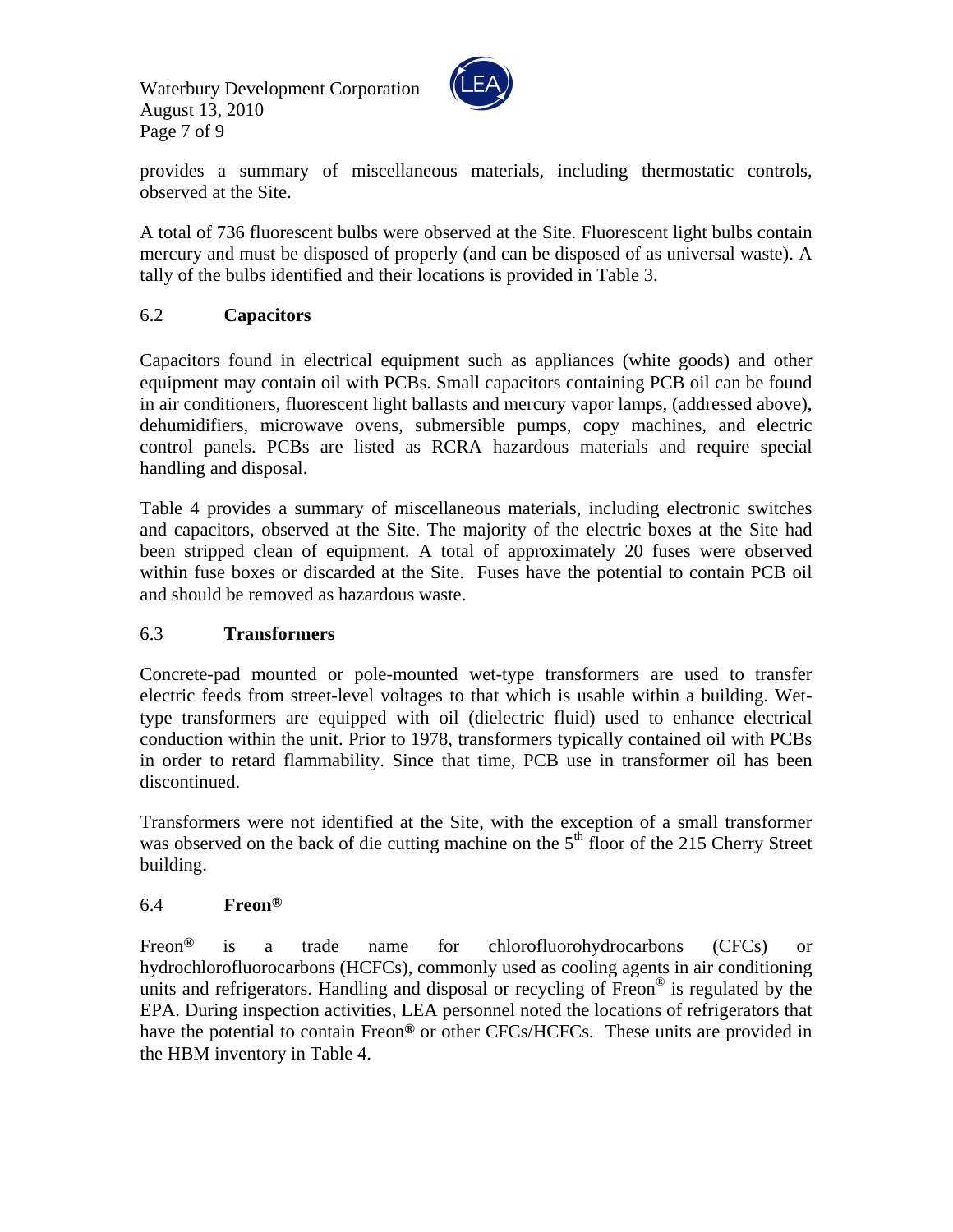Waterbury Development Corporation August 13, 2010 Page 8 of 9



#### 6.5 **Other HBM**

Several drums and containers of varying size, condition, and content were identified at the Site, as were numerous pieces of miscellaneous equipment. These materials are identified on Table 4.

#### **7.0 SUMMARY AND CONCLUSIONS**

LEA performed a Hazardous Building Materials survey of the site buildings to determine whether HBM are present in site buildings and in quantities that would require special management and/or disposal at the time of building demolition. A summary of those findings are presented below. However, it should be noted that it has been determined that radium contamination is present within building materials at the Site. This survey did not include an evaluation of that radium contamination beyond that needed to ensure the proper handling of the materials. It should be noted that a radium survey will be required to determine how to handle that material prior to building demolition/rehabilitation. LEA can provide those services as needed.

Asbestos was detected in walls, windows, doors, pipe insulation, floor tiles, vapor barrier material, transite board, paper, caulk, ceiling board, electric box materials, building insulation and roofing materials throughout the site buildings. Estimated quantities are provided in Table 1. In addition, asbestos was found in a layer of floor insulation that appears continuous beneath all wood flooring in all site buildings. These materials will need to be abated prior to building demolition. A State of Connecticut licensed asbestos abatement contractor must be retained to perform the removal work. Visual inspections and final air clearance sampling may be required in certain abatement areas at the completion of the abatement work. The visual inspections and final air clearance sampling must be performed by a State of Connecticut licensed Project Monitor. The abatement areas must meet final visual inspection and final air clearance sampling criteria prior to the abatement area being reoccupied or re-entered for demolition activities.

Lead-based paint was detected in the wood posts, wood window units, and a small amount of brick/concrete wall (typically in the stairwells) in the site buildings. Materials samples subject to TCLP analysis were below the hazardous waste threshold value of 5 mg/l. Therefore, with respect to the presence of lead, building materials will not be required to be removed from the Site as hazardous waste.

Three thermostats containing mercury were found at the Site, and three additional thermostats that could not be opened and must be assumed to contain mercury. These mercury control, as well as the electric boxes, switches, and fuses potentially containing PCBs, and refrigerators potentially containing CFCs/HCFCs, must be removed from the Site and disposed of in accordance with appropriate local, state, and federal regulations. The fluorescent light bulbs containing mercury can be disposed of as universal waste.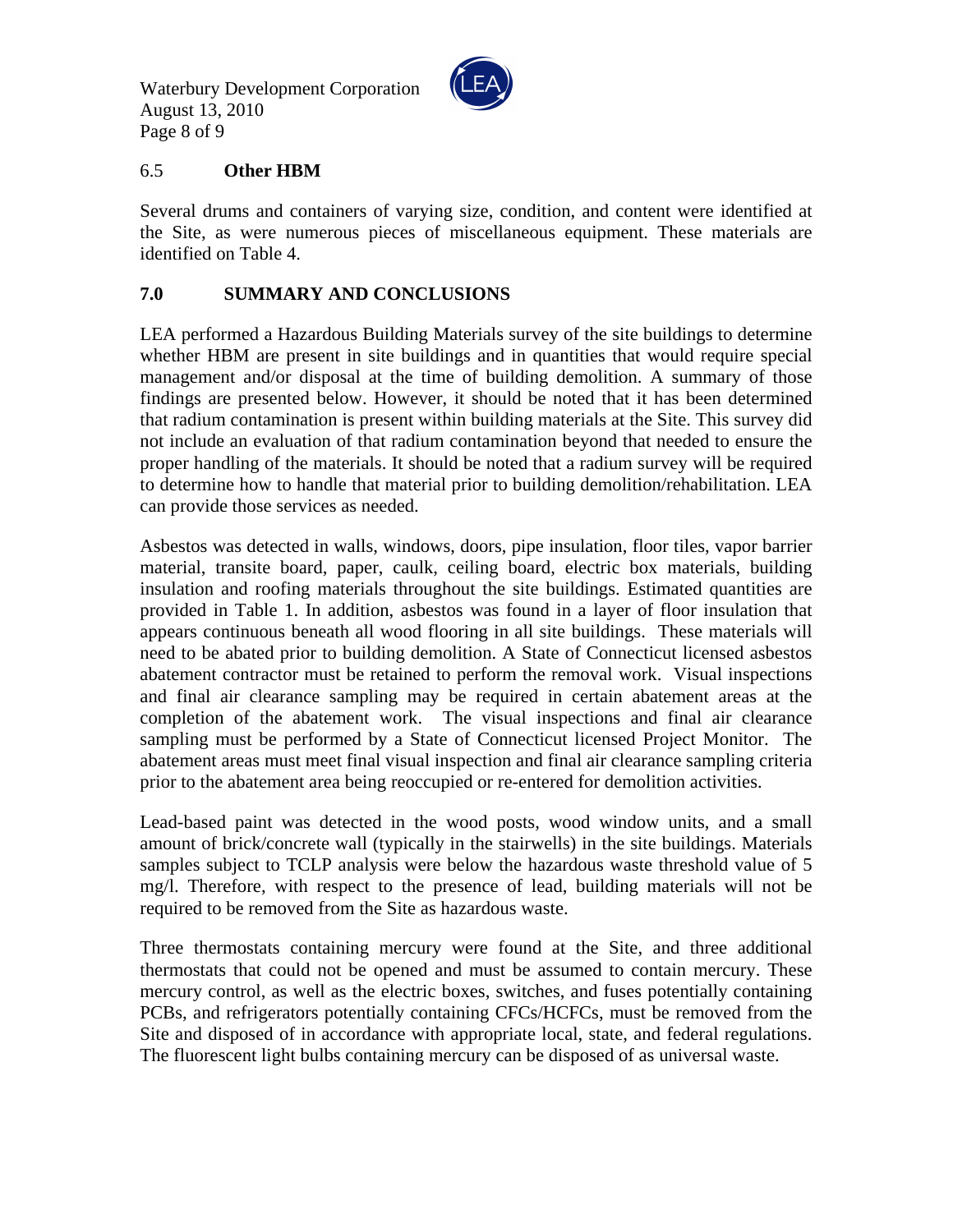Waterbury Development Corporation August 13, 2010 Page 9 of 9



Prior to building demolition, drums and miscellaneous equipment storage noted on interior portions of the Site should be removed. LEA can provide coordination and hauling of these materials at your request.

We thank you for the opportunity to provide these services to you. If you have any questions regarding this project, please contact me at (860) 747-6181.

Sincerely,

### **LOUREIRO ENGINEERING ASSOCIATES, INC.**

Kimberly M. Clarke, L.E.P. Senior Project Manger Lead Inspector #002118 Asbestos Inspector #000580

Attachments

| Table 1 | <b>Summary of Asbestos Containing Materials</b>                  |
|---------|------------------------------------------------------------------|
| Table 2 | <b>Summary of Asbestos Sampling Results</b>                      |
| Table 3 | <b>Inventory of Light Ballast Inspection</b>                     |
| Table 4 | <b>Summary of Miscellaneous Building Materials</b>               |
|         |                                                                  |
|         | Attachment 1 Laboratory Analytical Reports for Asbestos Analysis |

Attachment 2 Lead Paint Inspection Report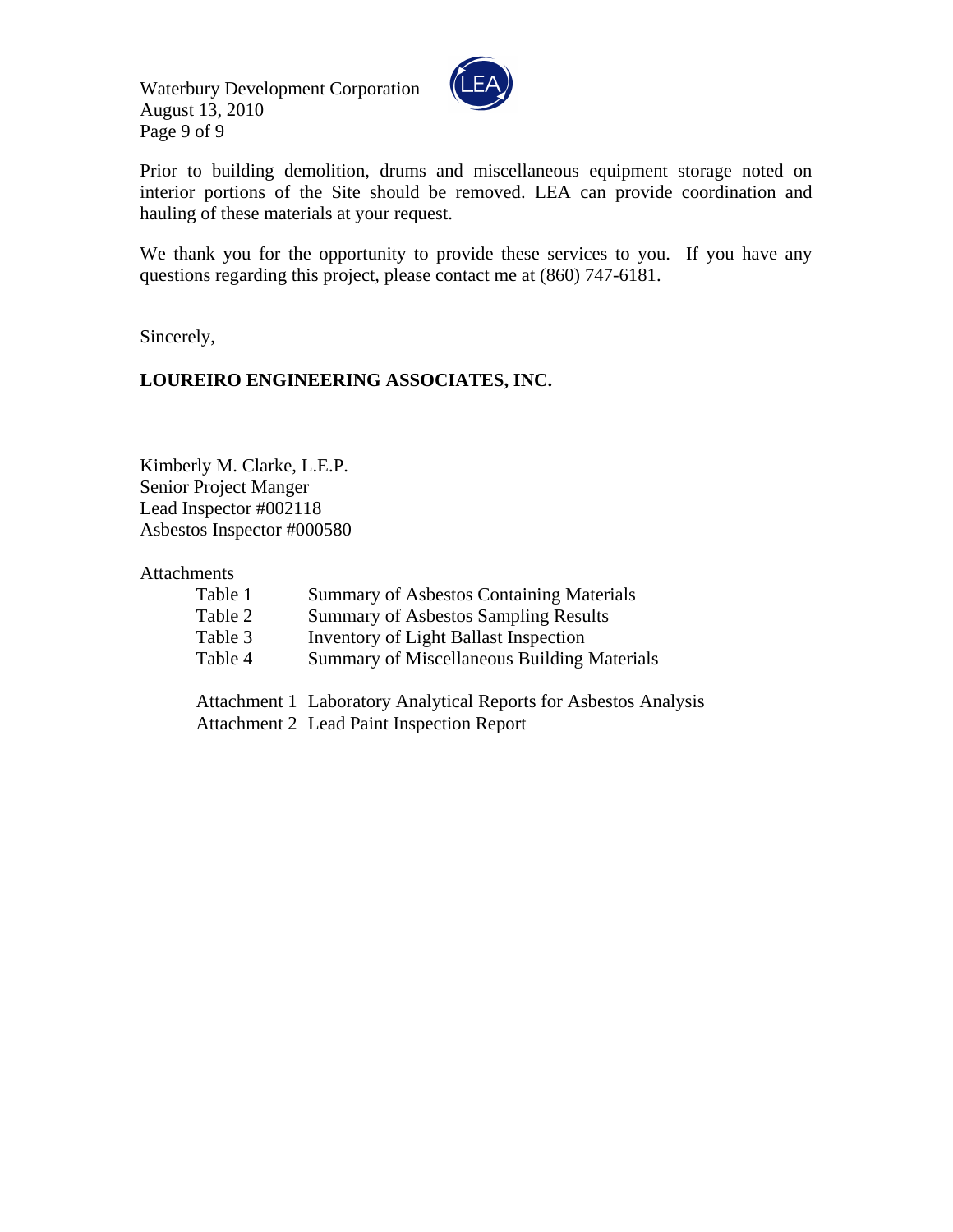**DRAWING**